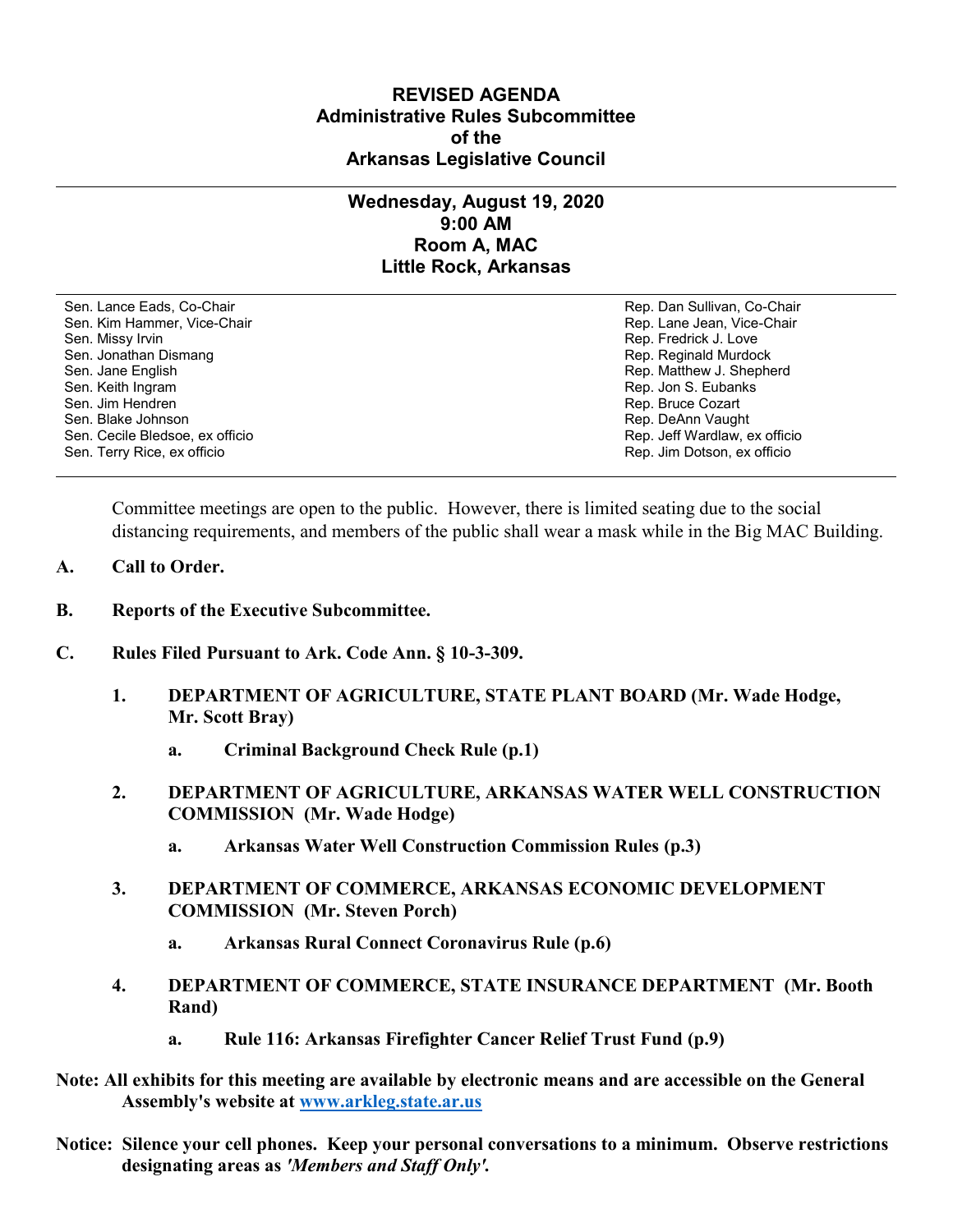- **5. DEPARTMENT OF COMMERCE, ARKANSAS WATERWAYS COMMISSION (Ms. Cassandra Caldwell)**
	- **a. Arkansas Port, Intermodal, and Waterway Development Grant Program Rules (p.11)**
- **6. DEPARTMENT OF EDUCATION, DIVISION OF EARLY AND SECONDARY EDUCATION (DESE) (Ms. Jennifer Dedman, items a-c; Ms. Mary Claire Hyatt, item d; and Ms. Courtney Salas-Ford, items e-g)**
	- **a. Repeal of ADE Rules Governing the Calculation of Arkansas Smart Core Incentive Funding (p.12)**
	- **b. DESE Rules Governing the Enrollment of Children of Military Families and Repeal (p.13)**
	- **c. DESE Rules Governing Consolidation and Annexation of School Districts (p.19)**
	- **d. DESE Rules Governing Nutrition and Physical Activity Standards and Body Mass Index for Age Assessment Protocols in Arkansas Public Schools (p.21)**
	- **e. Repeal of ADE Rules Governing Minimum Qualifications for General Business Managers (p.23)**
	- **f. Repeal of DESE Rules Governing Special Education and Related Services Sec. 22.00 Home Schooling; Sec. 23.00 ACTAAP; Sec 27.00 Charter Schools; Sec. 28.00 Uniform Grading Scales (p.24)**
	- **g. DESE Rules Governing the Arkansas Fiscal Assessment and Accountability Program (p.24)**
- **7. DEPARTMENT OF FINANCE AND ADMINISTRATION, REVENUE DIVISION (Mr. Paul Gehring, Ms. Lauren Ballard)**
	- **a. Automatic Car Wash, Car Wash Tunnel, and Self-Service Bay Rules (p.27)**
- **8. DEPARTMENT OF HEALTH, DIVISION OF HEALTH RELATED BOARDS AND COMMISSIONS, ARKANSAS BOARD OF DISPENSING OPTICIANS (Mr. Lonnie Burrow, Mr. Matt Gilmore)**
	- **a. Arkansas Board of Dispensing Opticians Rules (p.28)**
- **9. DEPARTMENT OF HUMAN SERVICES, DIVISION OF AGING, ADULT, AND BEHAVIORAL HEALTH SERVICES (Mr. Mark White, Ms. Patricia Gann)**
	- **a. Arkansas Long Term Care Ombudsman Program Policies (p.30)**
- **10. DEPARTMENT OF HUMAN SERVICES, DIVISION OF MEDICAL SERVICES (Mr. Mark White, Ms. Janet Mann)**
	- **a. Medication Assisted Treatment Including the Following Provider Manuals: Federally Qualified Health Center 1-19, Hospital-5-19, Nurse Practitioner-3-19, Outpatient Behavioral Health Services-1-19, Physician-4-19 and Rural Health**